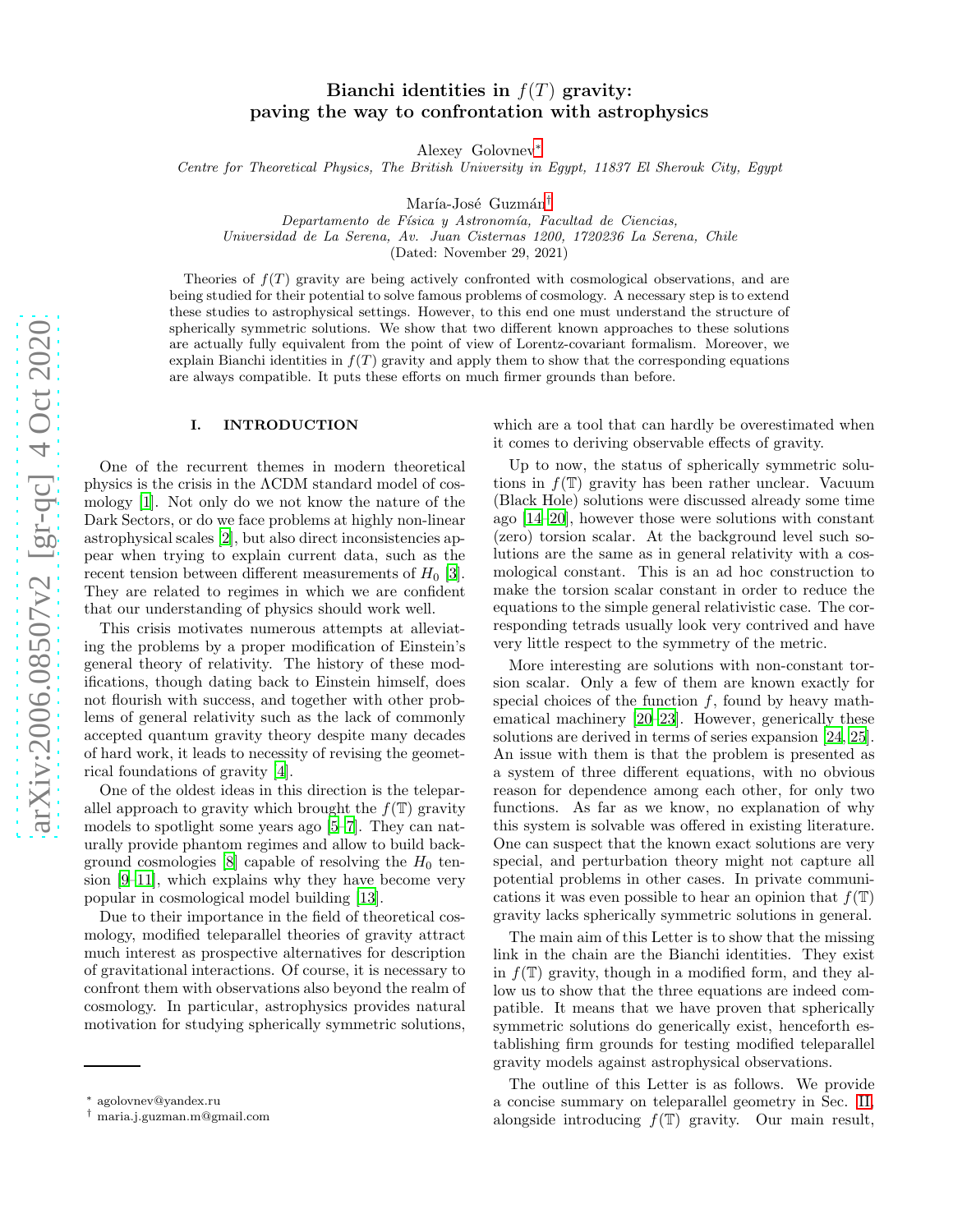that Bianchi identities exist in  $f(\mathbb{T})$  gravity, is presented in Sec. [III,](#page-2-0) where we exhibit the proof of the identity in a formalism-independent way. We recall the classi-cal spherical symmetric tetrad ansätze in Sec. [IV,](#page-2-1) for both tetrad-based and covariant formalisms and their equations of motion, and argue that the two tetrads are merely related by a Lorentz rotation. In Sec. [V](#page-3-0) we present how the Bianchi identities allow to prove the existence of spherically symmetric solutions in  $f(T)$  gravity. We also discuss the physical feasibility of very simple exact solutions. We finally settle our conclusions in Sec. [VI.](#page-5-15)

### <span id="page-1-0"></span>II. MODIFIED TELEPARALLEL GRAVITY

The teleparallel description of gravity is based on a flat metric-compatible spacetime connection [1](#page-1-1)

<span id="page-1-3"></span>
$$
\Gamma^{\alpha}_{\mu\nu} = e^{\alpha}_{a} \left( \partial_{\mu} E^{a}_{\nu} + \omega^{a}_{\mu b} E^{b}_{\nu} \right) \tag{1}
$$

where  $e^{\mu}_a$  are the components of the tetrad field,  $E^a_{\mu}$  its inverse, and  $\omega_{\mu b}^{a}$  is a flat spin connection,

<span id="page-1-2"></span>
$$
\omega_{\ \mu b}^{a} = -(\Lambda^{-1})^{c}_{b} \partial_{\mu} \Lambda_{c}^{a} \tag{2}
$$

with an arbitrary Lorentz matrix  $\Lambda(x)$  [\[28](#page-6-0)].

The original formulation of teleparallel geometry considers the Weitzenböck choice of  $\omega = 0$  because of its simplicity, and this is indeed a possible way to fix the freedom allowed by the equations of motion [\[29](#page-6-1)] of covariant version. However the so-called inertial spin connection [\(2\)](#page-1-2) can equally well describe a flat and metriccompatible spacetime, and it plays a significant role later in nonlinear modifications of teleparallel gravity [\[30](#page-6-2)[–33\]](#page-6-3).

The torsion tensor is the antisymmetric part of the con-nection [\(1\)](#page-1-3), that is  $T^{\alpha}_{\mu\nu} = \Gamma^{\alpha}_{\mu\nu} - \Gamma^{\alpha}_{\nu\mu}$ , and it is the main object with which we define the action of the teleparallel equivalent of general relativity (TEGR):

$$
S = -\frac{1}{2\kappa} \int d^4x E \cdot \mathbb{T} \equiv -\frac{1}{2\kappa} \int d^4x E \cdot T_{\alpha\mu\nu} S^{\alpha\mu\nu}, \quad (3)
$$

where the torsion scalar  $T$  is implicitly defined by the second equality, the integration measure  $E = det(E^a_\mu)$  is the determinant of the inverse tetrad,  $\kappa = 8\pi G$ , and

<span id="page-1-4"></span>
$$
S^{\alpha\mu\nu} = \frac{1}{2} \left( K_{\mu\alpha\nu} + g_{\alpha\mu} T_{\nu} - g_{\alpha\nu} T_{\mu} \right) \tag{4}
$$

is known as the superpotential. Here  $T_{\mu} \equiv T^{\alpha}_{\ \mu \alpha}$  is the torsion vector, and

$$
K_{\alpha\mu\nu} = g_{\alpha\beta} \left( \Gamma^{\beta}_{\mu\nu} - \Gamma^{\beta}_{\mu\nu} \right)
$$
  
= 
$$
\frac{1}{2} \left( T_{\alpha\mu\nu} + T_{\nu\alpha\mu} + T_{\mu\alpha\nu} \right)
$$
 (5)

is the contortion tensor.  $\Gamma^{\beta}_{\mu\nu}$  is the standard Levi-Civita connection expressed in terms of the metric  $g_{\mu\nu}$ , so all quantities that have a symbol (0) at the top are calculated with this connection. The TEGR model is equivalent to GR because T is equal to minus the Levi-Civita scalar curvature modulo a surface term [\[35](#page-6-6)].

(0)

The  $f(\mathbb{T})$  gravity action is the simplest nonlinear generalization of the TEGR action, given by

$$
S = -\frac{1}{2\kappa} \int d^4x E \cdot f(\mathbb{T}). \tag{6}
$$

The equations of motion of this action are obtained by deriving with respect to the tetrad field. Denoting  $f_T \equiv$  $\frac{df}{d\mathbb{T}}$  and  $f_{TT} \equiv \frac{d^2f}{d\mathbb{T}^2}$ , these can be conveniently written as

$$
0 = \mathfrak{T}_{\lambda}^{\nu} \equiv \kappa \Theta_{\lambda}^{\nu} + 2f_{TT}(\mathbb{T})S_{\lambda}^{\mu\nu} \partial_{\mu} \mathbb{T} - \frac{1}{2} \delta_{\lambda}^{\nu} f(\mathbb{T}) + 2e E_{\lambda}^a f_T(\mathbb{T}) \mathcal{D}_{\mu} [E e_a^{\sigma} S_{\sigma}^{\ \mu\nu}] + 2T^{\rho}_{\ \mu\lambda} S_{\rho}^{\ \mu\nu} f_T(\mathbb{T})
$$
\n(7)

where  $\Theta^{\nu}_{\lambda}$  is the stress-energy tensor for a matter field,  $\mathcal{D}$ is the Lorentz-covariant derivative, in particular  $\mathcal{D}_{\mu}e^{\sigma}_{a}$  $\partial_{\mu}e^{\sigma}_{a}-\omega^{b}_{\mu a}e^{\sigma}_{b}$ . In the Weitzenböck gauge it coincides with the usual partial derivative. Remember that the usual covariant derivative on spacetime indices is  $\bigvee^{\{0\}}_{\mu} A_{\nu} =$  $\partial_{\mu}A_{\nu}-\mathop{\Gamma^{\alpha}_{\mu\nu}}\limits^{(0)} A_{\alpha}.$ 

A usual way of writing the equations of motion of  $f(\mathbb{T})$ in a covariant form is:

<span id="page-1-6"></span>
$$
0 = \mathfrak{T}_{\mu\nu} \equiv \kappa \Theta_{\mu\nu} - f_T(\mathbb{T}) \stackrel{(0)}{G_{\mu\nu}} - 2f_{TT}(\mathbb{T}) S_{\mu\nu\alpha} \partial^{\alpha} \mathbb{T}
$$

$$
- \frac{1}{2} \left( f(\mathbb{T}) - f_T(\mathbb{T}) \mathbb{T} \right) g_{\mu\nu}. \quad (8)
$$

Note that our definition of the superpotential in Eq.[\(4\)](#page-1-4) is different by a factor of  $\frac{1}{2}$  from the one adopted in some papers on the subject, hence seemingly different equations.

The interest in modified teleparallel gravity arises from the search for alternative mechanisms to explain infla-tion [\[5](#page-5-4)], but soon  $f(\mathbb{T})$  gravity was used for explaining the dark energy paradigm [\[6](#page-5-16)], and since then it has been extensively studied in a cosmological context [\[13](#page-5-9)]. A matter of concern in recent years comes from evidence of a strong coupling problem, since extra propagating modes [\[33,](#page-6-3) [34](#page-6-7), [36,](#page-6-8)  $37$ ]<sup>[2](#page-1-5)</sup> do not manifest around spatially flat FLRW cosmology [\[12](#page-5-17)]. However, they show up at 4th order around a trivial Minkowski tetrad [\[36\]](#page-6-8), which could suggest that cosmological perturbations should be studied at higher orders or backgrounds different from the trivial ones should be perturbed. It is clear that a better

<span id="page-1-1"></span> $1$  The decomposition of the full connection including the contribution from non-metricity can be found in Refs.[\[26](#page-6-4), [27\]](#page-6-5)

<span id="page-1-5"></span><sup>&</sup>lt;sup>2</sup> For a summary about different approaches on the d.o.f. of  $f(\mathbb{T})$ gravity, see Section 3.2 of Ref. [\[38\]](#page-6-10).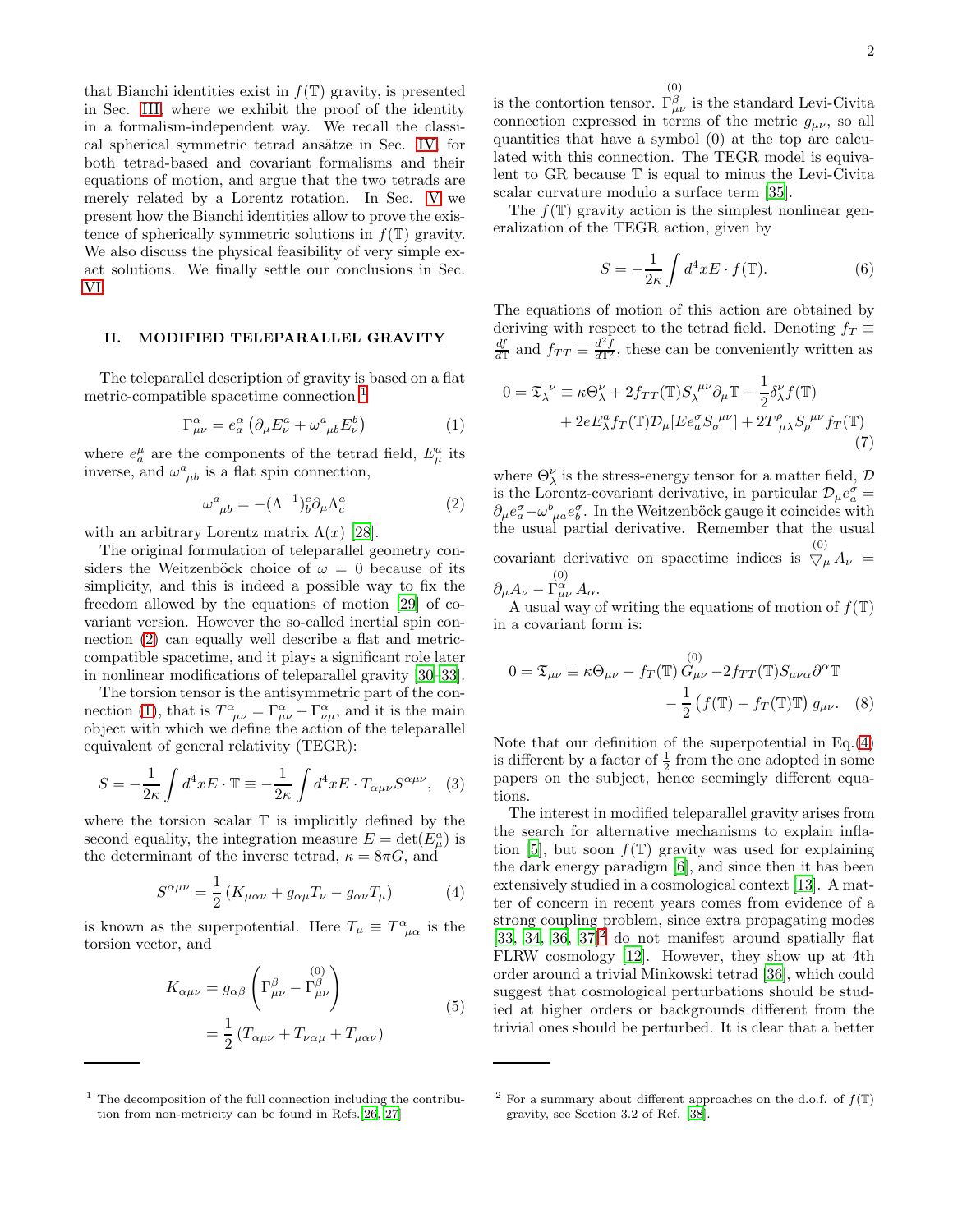understanding of these issues for models beyond  $f(\mathbb{T})$  is needed, which can help to explore alternative modified teleparallel gravities that do not possess these pathologies and have well behaved degrees of freedom.

### <span id="page-2-0"></span>III. BIANCHI IDENTITIES IN  $f(\mathbb{T})$  GRAVITY

The issue of Bianchi identities in  $f(\mathbb{T})$  gravity was surprisingly ignored in previous literature, and was only briefly mentioned in the paper [\[12](#page-5-17)] of one of us. Now we want to extend this important discussion a bit.

We define equations of motion  $\mathfrak{T}^{\mu\nu}$  via the variational derivative of the action functional as

$$
\kappa \frac{\delta S}{\delta E^a_\mu} \equiv E \mathfrak{T}^{\mu \nu} E^b_\nu \eta_{ab}.
$$
 (9)

Diffeomorphism invariance of the action implies that the variation

$$
\kappa \delta S = \int d^4 x \cdot E \mathfrak{T}^{\mu \nu} E^b_{\nu} \eta_{ab} \cdot \delta E^a_{\mu} \tag{10}
$$

vanishes identically if the tetrad variation is of the form

$$
E^a_\mu \longrightarrow E^a_\mu - E^a_\nu \partial_\mu \zeta^\nu - \zeta^\nu \partial_\nu E^a_\mu. \tag{11}
$$

Notice that this transformation leads to

<span id="page-2-2"></span>
$$
e\partial_{\mu}\left(E\mathfrak{T}_{\nu}^{\mu}\right) - \mathfrak{T}_{\mu}^{\lambda}e_{a}^{\mu}\partial_{\nu}E_{\lambda}^{a} = 0 \tag{12}
$$

plus a total derivative  $\partial_{\mu} (E \mathfrak{T}^{\mu}_{\nu} \zeta^{\nu})$ , therefore the variation of the action vanishes up to a boundary term, therefore on-shell Bianchi identities only require the variation of the action under diffeomorphisms to be a boundary term. Eq. [\(12\)](#page-2-2) can be transformed into

$$
{}^{(0)}_{\nabla\mu}\mathfrak{T}^{\mu\nu} + K^{\alpha\nu\beta}\mathfrak{T}_{\alpha\beta} = 0.
$$
 (13)

When the local Lorentz symmetry is not broken (we assume pure tetrad formulation here), invariance of the action under  $E^a_\mu \longrightarrow \Lambda^a_b E^b_\mu$  implies that  $\mathfrak{T}^{\mu\nu}$  is symmetric, and by virtue of the antisymmetry of the contortion tensor, the usual Bianchi identities are restored. In  $f(\mathbb{T})$ gravity this is not the case. However, if the antisymmetric part of equations is satisfied we see that the rest must obey the Bianchi identity.

Note that one can also prove the Bianchi identities at the level of the equations of motion. Indeed, let us take divergence with respect to the index  $\nu$  in covariant equa-tions of motion [\(8\)](#page-1-6). We get, cancelling the  $f_{TT}$  factor:

$$
-G^{\mu\nu}\partial_{\nu}\mathbb{T} - 2(\partial_{\alpha}\mathbb{T})\bigotimes^{(0)}_{\nu}S^{\mu\nu\alpha} + \frac{1}{2}g^{\mu\nu}\mathbb{T}\partial_{\nu}\mathbb{T} \qquad (14)
$$

where we have used the usual Bianchi identities and

$$
S^{\mu\nu\alpha} \bigtriangledown_{\nu\alpha}^{(0)} \mathbb{T} = -S^{\mu\nu\alpha} (T_{\beta\nu\alpha} - 2K_{\beta\nu\alpha}) \partial^{\beta} \mathbb{T}
$$
  
= 
$$
S^{\mu\nu\alpha} (T_{\nu\beta\alpha} + T_{\alpha\beta\nu}) \partial^{\beta} \mathbb{T} = 0.
$$
 (15)

To see whether the obtained relation can be proven identically zero, one can derive using (0)  $\Gamma^{\beta}_{\mu\nu} = \Gamma^{\beta}_{\mu\nu} - K^{\beta}_{\mu\nu}$ that

$$
G^{\mu\nu} = 2K_{\alpha\ \rho}^{\ \mu} S^{\alpha\rho\nu} - 2\bigtriangledown_{\alpha}^{\ (0)} S^{\mu\alpha\nu} + \frac{1}{2}Tg^{\mu\nu} \tag{16}
$$

which shows in turn that, given the antisymmetry of the contortion tensor, if the antisymmetric part of the equations  $((S_{\mu\nu\alpha} - S_{\mu\nu\alpha}) \partial^{\alpha} \mathbb{T} = 0)$  is satisfied then so are the Bianchi identities.

# <span id="page-2-1"></span>IV. SPHERICALLY SYMMETRIC ANSÄTZE

In this Section we consider spherically symmetric solutions in vacuum. They were previously discussed in a number of papers, from different viewpoints. We want to show that two different existing approaches (with diagonal tetrad and non-zero spin connection and with nondiagonal "good" tetrad) are actually fully equivalent to each other, and to explain in the next Section that the corresponding equations are solvable precisely due to the Bianchi identities.

Spherically symmetric solutions are commonly searched for in spherical coordinates:

<span id="page-2-7"></span>
$$
ds^{2} = A(r)^{2}dt^{2} - B(r)^{2}dr^{2} - r^{2}[d\theta^{2} + \sin^{2}(\theta)d\phi^{2}].
$$
 (17)

In terms of the tetrad, there are two different choices in the literature.

First, this is the diagonal tetrad

<span id="page-2-3"></span>
$$
E_{\mu}^{a} = \text{diag}(A(r), B(r), r, r\sin(\theta))
$$
 (18)

which requires non-trivial spin connection [\[39\]](#page-6-11)

$$
\omega_{\theta_2}^1 = -\omega_{\theta_1}^2 = -1,\n\omega_{\phi_3}^1 = -\omega_{\phi_1}^3 = -\sin(\theta),\n\omega_{\phi_3}^2 = -\omega_{\phi_2}^3 = -\cos(\theta)
$$
\n(19)

<span id="page-2-5"></span>for being consistent (other components vanish).

Second, it is the tetrad (for brevity,  $s \equiv \sin, c \equiv \cos$ ) [\[24,](#page-5-13) [40\]](#page-6-12)

<span id="page-2-4"></span>
$$
E_{\mu}^{a} = \begin{pmatrix} A(r) & 0 & 0 \\ 0 & B(r)s(\theta)c(\phi) & rc(\theta)c(\phi) & -rs(\theta)s(\phi) \\ 0 & B(r)s(\theta)s(\phi) & rc(\theta)s(\phi) & rs(\theta)c(\phi) \\ 0 & B(r)c(\theta) & -rs(\theta) & 0 \end{pmatrix}
$$
(20)

which works with zero spin connection, and in the old non-covariant language it would be called a good tetrad which means that the antisymmetric part of equations is satisfied in the pure tetrad formalism.

Of course, one tetrad can be obtained from the other by a local Lorentz transformation. Indeed, the matrix

<span id="page-2-6"></span>
$$
\Lambda = \begin{pmatrix}\n1 & 0 & 0 \\
0 & s(\theta)c(\phi) & c(\theta)c(\phi) & -s(\phi) \\
0 & s(\theta)s(\phi) & c(\theta)s(\phi) & c(\phi) \\
0 & c(\theta) & -s(\theta) & 0\n\end{pmatrix}
$$
\n(21)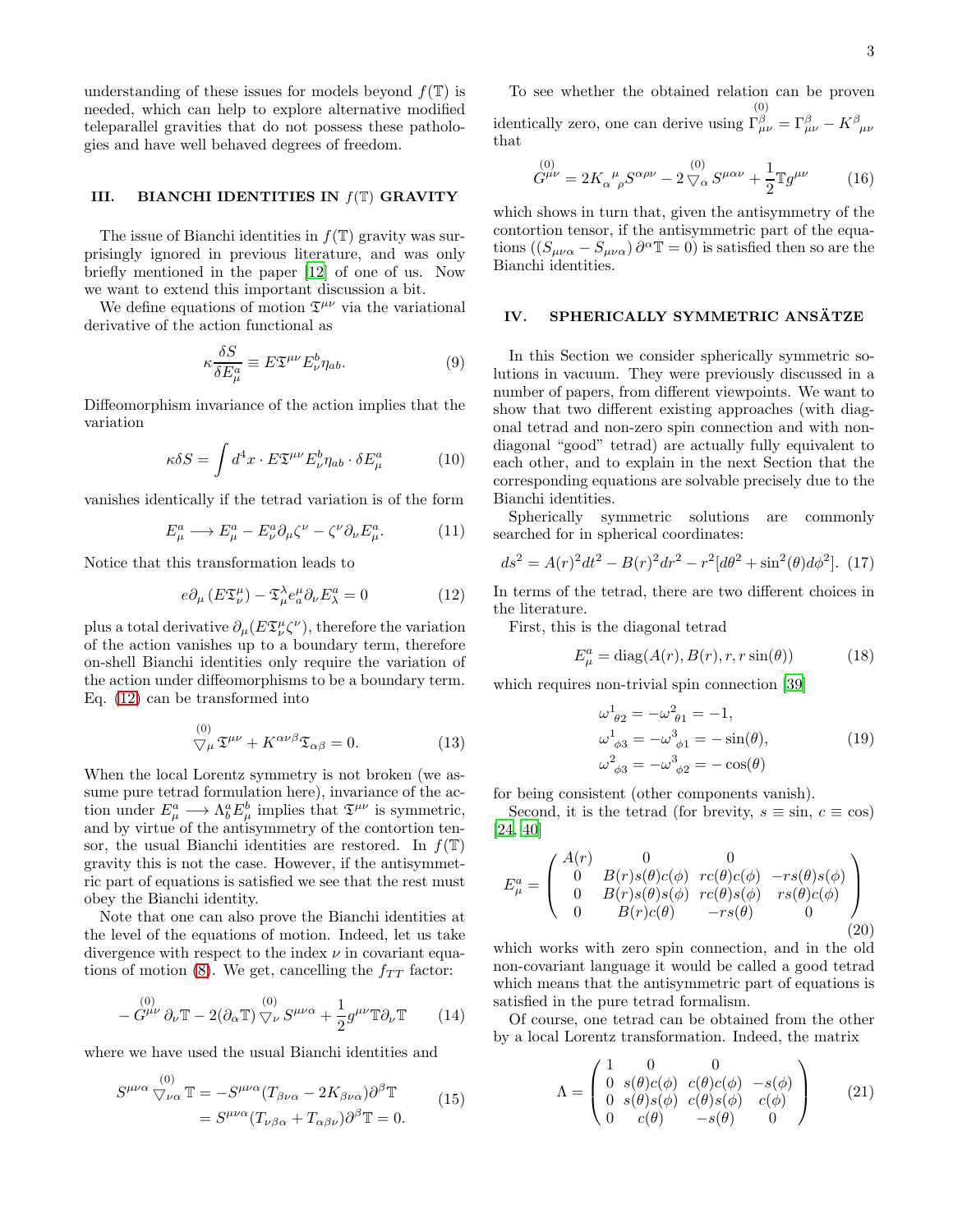obviously transforms the tetrad [\(18\)](#page-2-3) into [\(20\)](#page-2-4). On the other hand, transforming back with  $\Lambda^{-1}$  from the zero spin connection choice to the diagonal tetrad, we obtain the spin connection  $\omega_{\mu} = -(\partial_{\mu} \Lambda^{-1})\Lambda = \Lambda^{-1} \partial_{\mu} \Lambda$ . A back-of-an-envelope calculation shows that we get the spin connection [\(19\)](#page-2-5). In other words, those are just one and the same solution written in different Lorentzian frames.

One can substitute either the tetrad [\(20\)](#page-2-4) with zero spin connection or the ansatz  $(18, 19)$  $(18, 19)$  into the equations of motion. We get the torsion scalar

<span id="page-3-4"></span>
$$
\mathbb{T} = -\frac{2(B-1)(A - AB + 2rA')}{r^2AB^2} \tag{22}
$$

and the following relations

<span id="page-3-1"></span>
$$
\mathfrak{T}_{t}^{t} = -\frac{1}{2}f - \frac{2}{r^{2}AB^{3}}f_{T} \cdot \left(r(B-1)BA' + A(B^{2} - B + rB')\right) \n+ \frac{8(B-1)}{r^{4}A^{2}B^{5}}f_{TT} \cdot \left((B-1)\left(A^{2}(B^{2} - B - rB') - r^{2}BA'^{2}\right) \n+ rA\left(2rA'B' + B\left(A'(1 - rB') - rA''\right) + B^{2}(-A' + rA'')\right)\right),
$$
\n(23)

<span id="page-3-2"></span>
$$
\mathfrak{T}_{r}^{r} = -\frac{1}{2}f - \frac{2}{r^{2}AB^{2}}f_{T} \cdot \left(A(B-1) + rA'(B-2)\right),
$$
\n
$$
\mathfrak{T}_{\theta}^{\theta} = \mathfrak{T}_{\phi}^{\phi} = -\frac{1}{2}f + \frac{1}{r^{2}AB^{3}}f_{T} \cdot \left(A\left(B-2B^{2}+B^{3}-rB'\right)+r\left(-2B^{2}A'-rA'B'+B(3A'+rA'')\right)\right)
$$
\n
$$
-\frac{4(A-AB+rA')}{r^{4}A^{3}B^{5}}f_{TT} \cdot \left(-r^{2}BA'^{2}(B-1)+A^{2}(B-1)(-B+B^{2}-rB')\right)
$$
\n
$$
+ rA\left(2rA'B'+B\left(A'(1-rB')-rA''\right)+B^{2}(-A'+rA'')\right)\right).
$$
\n(25)

Note that we have exploited the local Lorentz invariance of the covariant version of the theory. Independently, one can also use the diffeomorphism invariance. With another choice of the radial variable, such that the full spatial part of the metric is proportional to  $B(r)$ , all entries of the spatial part of the tetrad [\(20\)](#page-2-4) would be proportional to  $B$ , and then it is easy to see that they are nothing but components of Cartesian unit vectors in spherical coordinates.

This is actually the geometric meaning of the Lorentz matrix [\(21\)](#page-2-6): it describes the rotation between the spherical and Cartesian bases. It gives an idea that one could have diagonal tetrad with zero spin connection if using Cartesian coordinates. And indeed, we have checked that the diagonal tetrad for  $ds^2 = A^2(r)dt^2 - B^2(r) \cdot (dx^2 +$  $dy^2 + dz^2$ ) with  $r \equiv \sqrt{x^2 + y^2 + z^2}$  automatically satisfies the antisymmetric part of the equations of motion, thus being a "good" tetrad in the old language.

# <span id="page-3-0"></span>V. EXISTENCE OF SOLUTIONS

Equations [\(23,](#page-3-1) [24, 25\)](#page-3-2) appeared previously in papers on spherically symmetric solutions in  $f(\mathbb{T})$  gravity. We can see that those  $\mathfrak{T}^{\mu}_{\nu} = 0$  are three equations for two variables. Obviously, for them being solvable without

restricting the form of the function  $f$  there must be dependence among them. Nevertheless, it is easy to convince oneself that there is no algebraic dependence. Even though previous authors mention that these equations do not restrict the functional form of  $f$ , it is not a priori obvious, especially given that very few exact solutions were known. Therefore, one of our main points in the current Letter is that there is no miracle behind the ability of people to solve this system, at least perturbatively, and the final answer is the (differential) Bianchi identities.

Since the antisymmetric part of equations is automatically satisfied for our ansätze, the Bianchi identities take the form

<span id="page-3-3"></span>
$$
\bigvee_{\mu}^{(0)} \mathfrak{T}_{\nu}^{\mu} = 0. \tag{26}
$$

After a simple calculation of the Levi-Civita connection components for the metric [\(17\)](#page-2-7), and taking into account that off-diagonal components of  $\mathfrak T$  vanish, the  $\nu = r$  component of [\(26\)](#page-3-3) reads:

$$
\partial_r \mathfrak{T}^r_r + \left(\frac{A'}{A} + \frac{2}{r}\right) \mathfrak{T}^r_r - \frac{A'}{A} \mathfrak{T}^t_t - \frac{1}{r} \left(\mathfrak{T}^\theta_\theta + \mathfrak{T}^\phi_\phi\right) = 0. \tag{27}
$$

One can check that this relation between the three equations [\(23\)](#page-3-1), [\(24\)](#page-3-2) and [\(25\)](#page-3-2) holds indeed, reducing the number of independent equations for functions  $A(r)$  and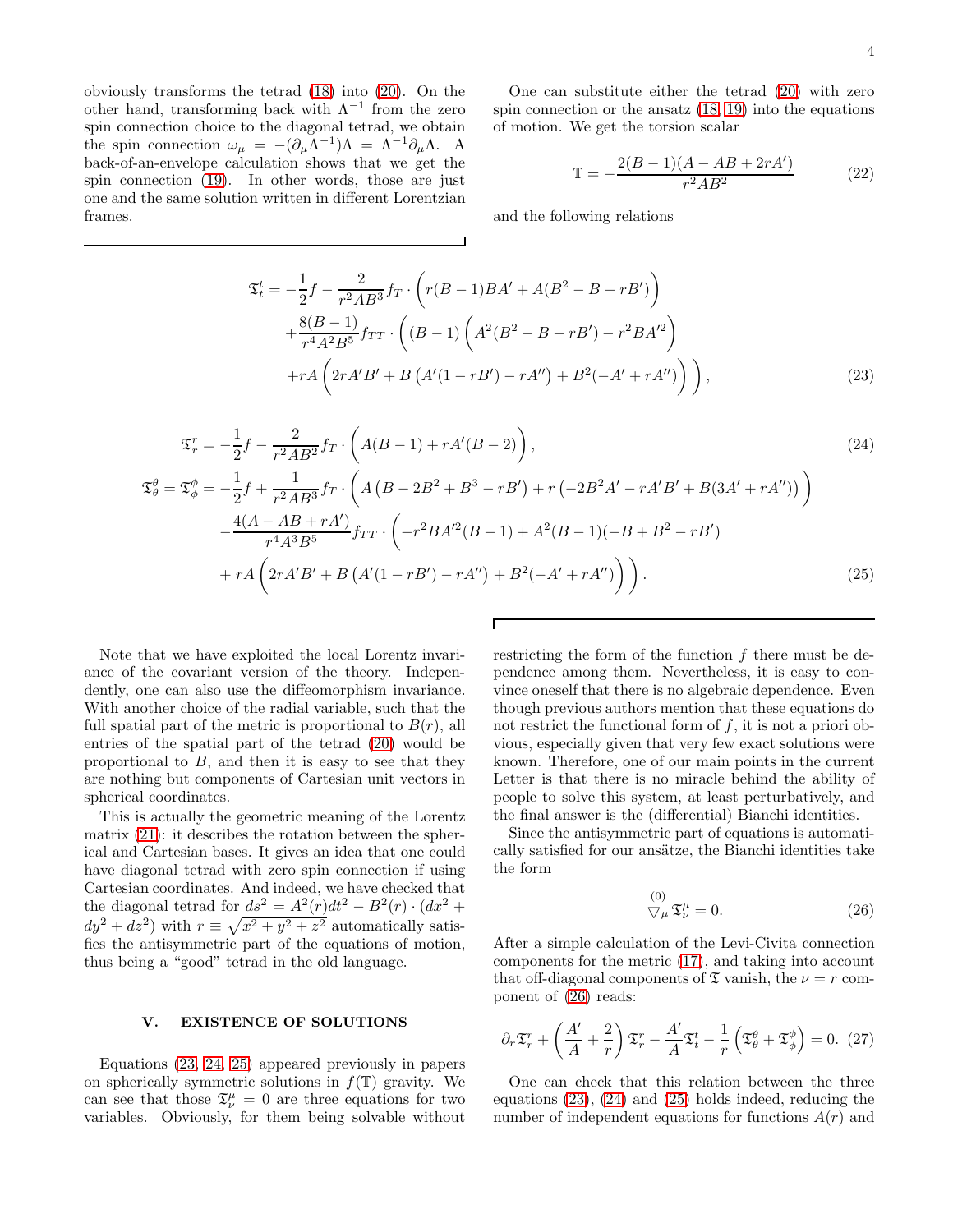$B(r)$  to two. Finally, we need to solve for the radial equation [\(24\)](#page-3-2) which has less differential order, and any one combination of the two remaining equations.

In our opinion, a natural idea would be to combine equations [\(23\)](#page-3-1) and [\(25\)](#page-3-2), and to get rid of the  $f_{TT}$  term. We obtain a simpler equation

<span id="page-4-0"></span>
$$
f(\mathbb{T}) \cdot \left( A^2 B^2 r^2 (B - 1) + r^3 A A' B^2 \right)
$$
  
+ 
$$
f_T(\mathbb{T}) \cdot \left( 4A^2 B (B - 1) - 4A^2 B^2 (B - 1) + 4r A A' \right)
$$
  
-
$$
-8r A A' B + 4r A A' B^2 + 4r^2 A'^2 (B - 1) + 4r^2 A A' B'
$$
  
-
$$
4r^2 A A'' (B - 1) \right) = 0.
$$
 (28)

We need to solve this equation [\(28\)](#page-4-0) together with the remaining radial equation [\(24\)](#page-3-2) which can be written as

<span id="page-4-1"></span>
$$
f(\mathbb{T}) + 4f_T(\mathbb{T}) \cdot \frac{-2A'r + AB + A'Br - A}{AB^2r^2} = 0. \tag{29}
$$

Since the torsion scalar [\(22\)](#page-3-4) does not depend on derivatives of B, we can algebraically solve this equation for B in terms of A. After that the equation [\(28\)](#page-4-0) reduces to an ordinary differential equation for one single unknown function  $A(r)$ .

On the other hand, we can substitute  $f(\mathbb{T})$  found from equation [\(29\)](#page-4-1) into the combined equation [\(28\)](#page-4-0), and see that as long as  $f_T \neq 0$  we have the following relation between A and B

<span id="page-4-3"></span>
$$
-A^{2}(B+1)(B-1)^{2} + r^{2}A'^{2} + r^{2}A(A'B' - A''(B-1)) = 0
$$
\n(30)

which is independent of the particular function  $f(\mathbb{T})$ .

Let us recapitulate. The problem of finding spherically symmetric solutions in  $f(\mathbb{T})$  gravity is reduced to solving one algebraic equation  $(29)$  for B in terms of A and A′ , and then solving a second order ordinary differential equation for  $A(r)$ , which can be obtained by substituting the solution for B into one of remaining equations, for example equation [\(28\)](#page-4-0).

If a solution under consideration does not correspond to a (rather pathological, vanishing effective Planck mass) case of constant  $\mathbb T$  with  $f_T = 0^3$  $f_T = 0^3$ , then independently of the particular form of the function  $f$  the functions  $A$  and  $B$  satisfy equation [\(30\)](#page-4-3). Note that it is not an independent condition; it follows from the equations of motion.

### A. Known exact solutions

Unfortunately, even though for simple functions  $f$  it is often possible to explicitly solve the algebraic equation

for  $B$  in terms of  $A$ , it appears very hard to find anything analytically for A after that.

Let us consider a very simple function  $f(\mathbb{T}) = \mathbb{T}^2$  which does not have well-defined  $\mathbb{T} \to 0$  limit because of vanishing  $f<sub>T</sub>$ . From equation [\(29\)](#page-4-1) we get four branches of solutions.

Two of those branches are cases with  $\mathbb{T} = 0$ . One of them is simply  $B = 1$ , and the other one is given by

$$
B = \frac{A + 2rA'}{A}.\tag{31}
$$

They can also be found by vanishing the torsion scalar [\(22\)](#page-3-4). After that one can check that all other equations are satisfied automatically. In other words, any function  $A(r)$ solves the equations given that  $B$  is one of the above two choices. Another way to see the same is to have a look at the initial equations [\(8\)](#page-1-6) having in mind  $f = f_T = \mathbb{T} = 0$ .

This degeneracy of solutions is the consequence of effectively switching off non-trivial dynamics of gravity for this model in the  $\mathbb{T} \to 0$  limit. In healthier cases it (and any constant T) would correspond to general relativity with a cosmological constant which previously already served well for finding solutions in  $f(\mathbb{T})$  gravity.

More interesting is to find solutions with non-constant torsion scalar. Those are two other branches of  $\mathbb{T}^2$  gravity given by

$$
B = \frac{-A - rA' \pm \sqrt{4A^2 + 8rAA' + r^2A'^2}}{A}.
$$
 (32)

Unfortunately, even for this simple case, the ODE for  $A(r)$  appears very complicated.

We know one analytical solution from the work [\[21](#page-5-18)] of Bahamonde and Camci. For  $f(\mathbb{T}) = \mathbb{T}^n$  it reads  $\dot{A}(r) =$  $r^{\alpha}$  with  $\alpha = \frac{4n(n-1)(2n-3)}{4n^2-8n+5}$  and  $B = \frac{(2n-1)(4n-5)}{4n^2-8n+5}$ . It has non-constant torsion scalar which tends to zero when the radial variable is taken to infinity. Therefore, this solution is also pathological since it does not have a wellbehaved asymptotic limit. Moreover, global properties require further scrutiny since a photon can reach  $r = \infty$ in finite coordinate time  $\propto \int \frac{dr}{r^{\alpha}}$  as long as  $\alpha > 1$ .

#### B. Asymptotic expansion method

Since it is hard to find exact analytic solutions, it is interesting to study asymptotic limits far from the source. We assume Minkowski space at infinity

$$
A(r) = 1 + \frac{a_1}{r} + \frac{a_2}{r^2} + \dots, \quad B(r) = 1 + \frac{b_1}{r} + \frac{b_2}{r^2} + \dots \tag{33}
$$

and want to find restrictions imposed by the general condition [\(30\)](#page-4-3) for any potentially healthy solution.

In the first non-trivial order  $(\frac{1}{r^2})$  it gives

$$
a_1^2 - a_1 b_1 - 2b_1^2 = 0,\t\t(34)
$$

which has two branches,  $a_1 = 2b_1$  and  $a_1 = -b_1$  (no Birkhoff theorem). Having chosen one of them one can

<span id="page-4-2"></span><sup>&</sup>lt;sup>3</sup> Note that  $f_T$  generically does not vanish even if  $T = 0$ .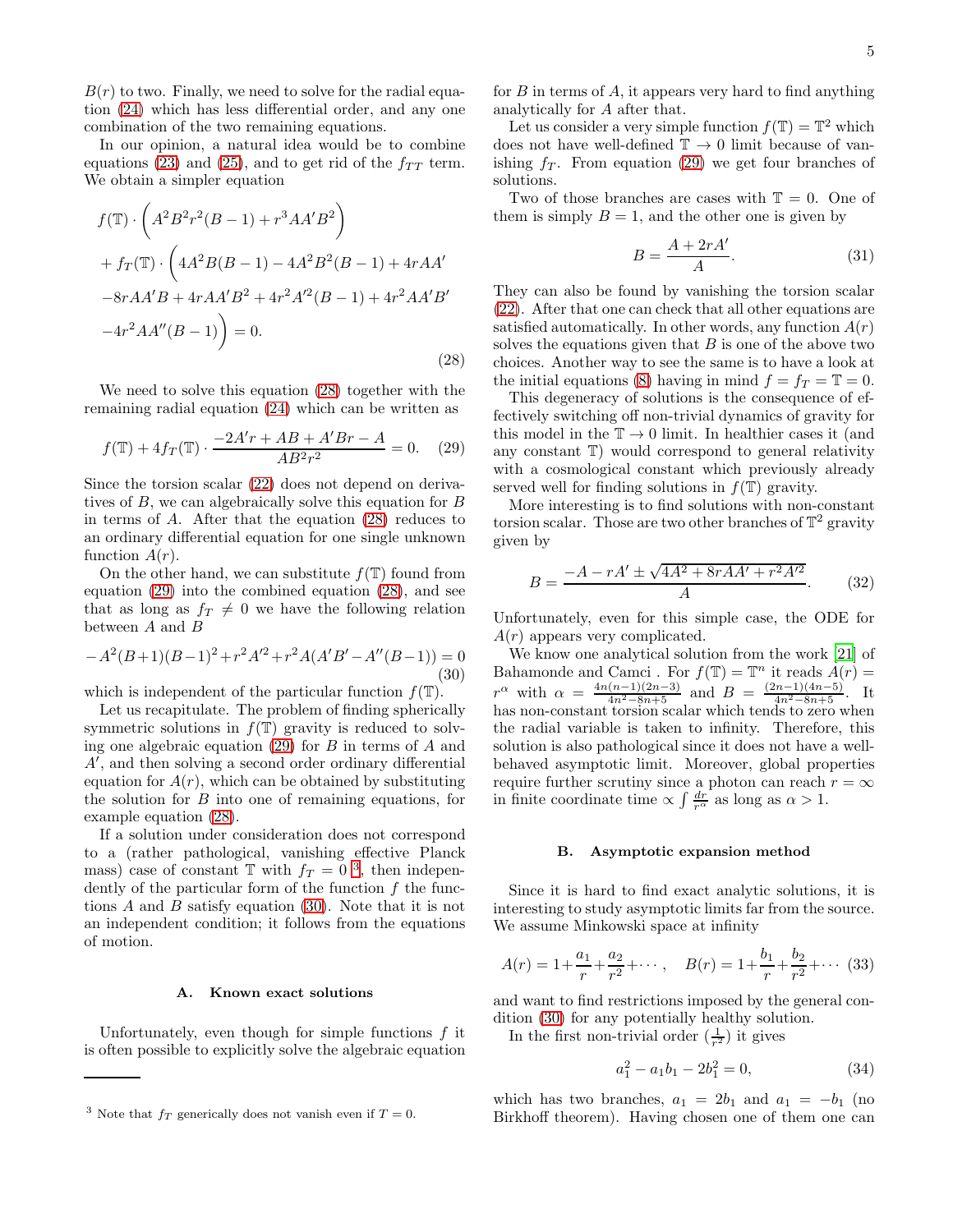find precise values from equation [\(29\)](#page-4-1), or any other remaining combination of equations of motion. Then at the next order of equation [\(30\)](#page-4-3) we will get unambiguously  $b_2$ in terms of  $a_2$  and the previous order solution, and so on.

Note that having obtained  $a_1 = -b_1$  is an important consistency check. The relation [\(30\)](#page-4-3) which does not depend on the function  $f$ , and in particular must be valid for TEGR, must therefore admit the Schwarzschild solution, which we have also checked exactly.

### <span id="page-5-15"></span>VI. CONCLUSIONS

We have shown that two different approaches to spherically symmetric solutions in  $f(\mathbb{T})$  gravity, preferring diagonal tetrad or zero spin connection, are fully equivalent if the local-Lorentz-covariant approach is employed. Moreover, switching to Cartesian coordinates instead of spherical ones can allow to meet both requirements.

We have proven Bianchi identities for  $f(\mathbb{T})$  gravity and applied them to spherically symmetric solutions. It explains how the previous authors were able to solve three seemingly independent equations for two unknown func-

- <span id="page-5-0"></span>[1] P. Bull et.al, Beyond ΛCDM: Problems, solutions, and the road ahead, Phys. Dark Univ. 12, 56-99 (2016)
- <span id="page-5-1"></span>[2] A. Del Popolo and M. Le Delliou, Small scale problems of the ΛCDM model: a short review, Galaxies 5, no.1, 17 (2017)
- <span id="page-5-2"></span>[3] J. L. Bernal, L. Verde and A. G. Riess, The trouble with  $H_0$ , JCAP 10, 019 (2016)
- <span id="page-5-3"></span>[4] J. Beltrán-Jiménez, L. Heisenberg and T. S. Koivisto, The Geometrical Trinity of Gravity, Universe 5, no.7, 173 (2019)
- <span id="page-5-4"></span>[5] R. Ferraro and F. Fiorini, Modified teleparallel gravity: Inflation without inflaton, Phys. Rev. D 75, 084031 (2007)
- <span id="page-5-16"></span>[6] G. R. Bengochea and R. Ferraro, Dark torsion as the cosmic speed-up, Phys. Rev. D 79, 124019 (2009)
- <span id="page-5-5"></span>[7] R. Ferraro and F. Fiorini, On Born-Infeld Gravity in Weitzenbock spacetime, Phys. Rev. D 78, 124019 (2008)
- <span id="page-5-6"></span>[8] A. Awad and G. Nashed, Generalized teleparallel cosmology and initial singularity crossing, JCAP 02, 046 (2017)
- <span id="page-5-7"></span>[9] R. C. Nunes, Structure formation in  $f(T)$  gravity and a solution for  $H_0$  tension, JCAP 05, 052 (2018)
- [10] A. El-Zant, W. El Hanafy and S. Elgammal,  $H_0$  Tension and the Phantom Regime: A Case Study in Terms of an Infrared  $f(T)$  Gravity, Astrophys. J. 871, no.2, 210 (2019)
- <span id="page-5-8"></span>[11] D. Wang and D. Mota, Can  $f(T)$  gravity resolve the  $H_0$ tension?, [\[arXiv:2003.10095](http://arxiv.org/abs/2003.10095) [astro-ph.CO]].
- <span id="page-5-17"></span>[12] A. Golovnev and T. Koivisto, Cosmological perturbations in modified teleparallel gravity models, JCAP 11, 012 (2018)
- <span id="page-5-9"></span>[13] Y. F. Cai, S. Capozziello, M. De Laurentis and E. N. Saridakis, f(T) teleparallel gravity and cosmology, Rept. Prog. Phys. 79, no.10, 106901 (2016)

tions. And we see that it is not a coincidence related to a choice of a simple function  $f$  or to an artefact of a series expansion. It is a general property of equations of motion in the theory.

Very importantly, our findings pave the way to better confronting this class of theories with observations. When a systematic study of spherically symmetric solutions is possible, one can explore phenomenological aspects of astrophysical compact objects, and in perspective to also apply it to top-hat collapse models, and to predict the halo mass function for studying the large scale structure in  $f(\mathbb{T})$  models.

#### ACKNOWLEDGMENTS

The authors are grateful to Sebastian Bahamonde, Rafael Ferraro, Amr El-Zant and Waleed El Hanafy for useful discussions. M.J.G. was funded by FONDECYT-ANID postdoctoral grant 3190531. M.J.G. thanks the hospitality of colleagues at the Centre for Theoretical Physics of BUE, where part of this work was completed.

- <span id="page-5-10"></span>[14] R. Ferraro and F. Fiorini, Spherically symmetric static spacetimes in vacuum  $f(T)$  gravity, Phys. Rev. D 84, 083518 (2011)
- [15] G. G. Nashed, Schwarzschild solution in extended teleparallel gravity, EPL  $105$ , no.1, 10001 (2014)
- [16] G. G. Nashed, Spherically symmetric charged-dS solution in  $f(T)$  gravity theories, Phys. Rev. D 88, 104034 (2013)
- [17] G. G. Nashed, A special exact spherically symmetric solution in f(T) gravity theories, Gen. Rel. Grav. 45, 1887- 1899 (2013)
- [18] C. Bejarano, R. Ferraro and M. J. Guzmán, Kerr geometry in f(T) gravity, Eur. Phys. J. C 75, 77 (2015)
- [19] C. Bejarano, R. Ferraro and M. J. Guzmán, McVittie solution in  $f(T)$  gravity, Eur. Phys. J. C 77, no. 12, 825 (2017)
- <span id="page-5-11"></span>[20] A. Paliathanasis, S. Basilakos, E. N. Saridakis, S. Capozziello, K. Atazadeh, F. Darabi and M. Tsamparlis, New Schwarzschild-like solutions in f(T) gravity through Noether symmetries, Phys. Rev. D 89, 104042 (2014)
- <span id="page-5-18"></span>[21] S. Bahamonde and U. Camci, Exact Spherically Symmetric Solutions in Modified Teleparallel gravity, Symmetry 11, no.12, 1462 (2019)
- [22] C. G. Böhmer and F. Fiorini, The regular black hole in four dimensional Born–Infeld gravity, Class. Quant. Grav. 36, no.12, 12LT01 (2019)
- <span id="page-5-12"></span>[23] C. G. Böhmer and F. Fiorini, BTZ gems inside regular Born-Infeld black holes, [\[arXiv:2005.11843](http://arxiv.org/abs/2005.11843) [hep-th]].
- <span id="page-5-13"></span>[24] S. Bahamonde, K. Flathmann and C. Pfeifer, Photon sphere and perihelion shift in weak  $f(T)$  gravity, Phys. Rev. D 100, no.8, 084064 (2019)
- <span id="page-5-14"></span>[25] S. Bahamonde, J. Levi Said and M. Zubair, Solar System Tests in Modified Teleparallel Gravity, [\[arXiv:2006.06750](http://arxiv.org/abs/2006.06750)  $\left[\text{gr-qc}\right]$ .